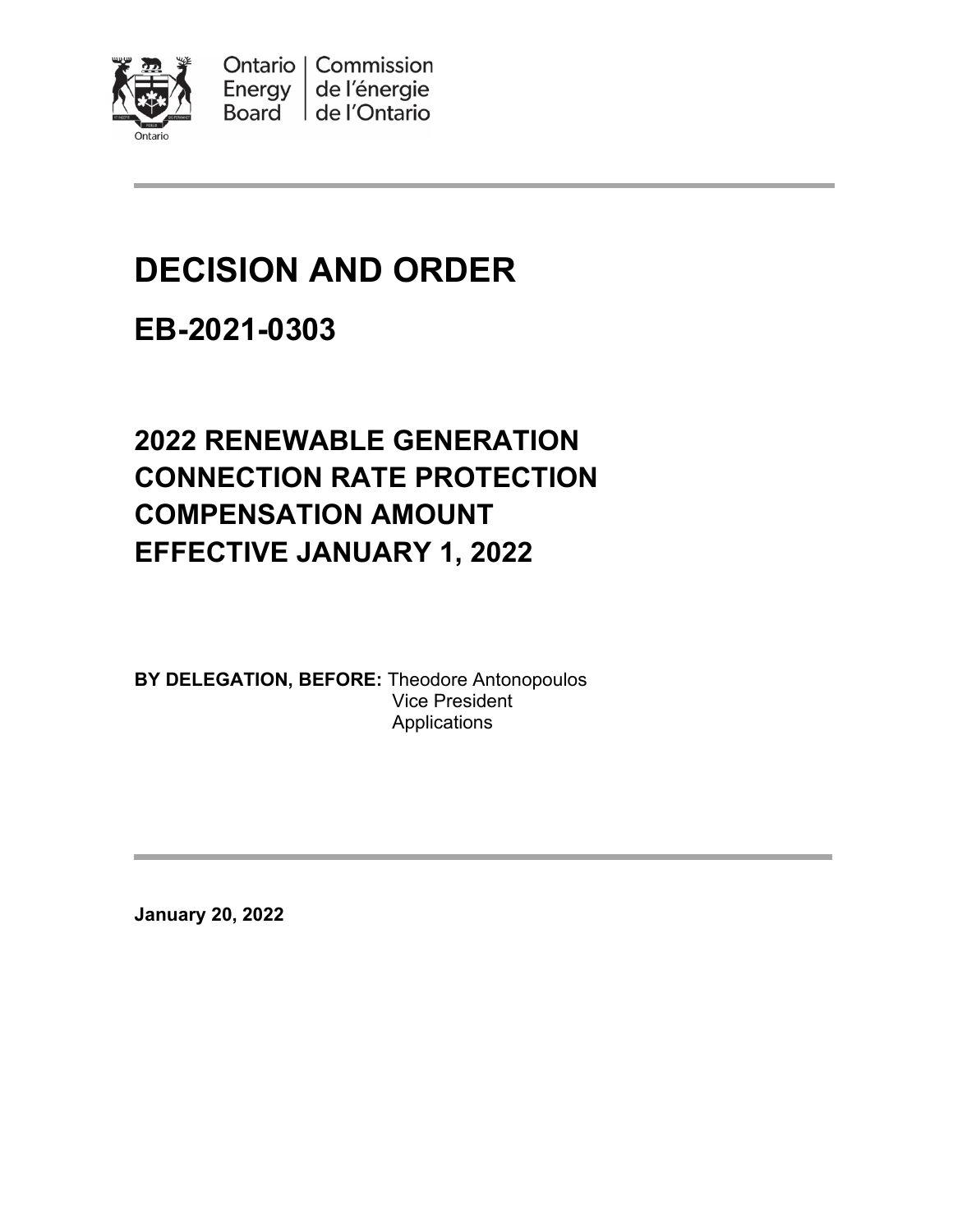### **TABLE OF CONTENTS**

| $1 \quad$               |                                                   |  |  |  |
|-------------------------|---------------------------------------------------|--|--|--|
| $\overline{2}$          |                                                   |  |  |  |
| $\overline{\mathbf{3}}$ | 2022 COMPENSATION AMOUNT AS OF JANUARY 1, 2022  4 |  |  |  |
| $\overline{\mathbf{4}}$ |                                                   |  |  |  |
| $5^{\circ}$             |                                                   |  |  |  |
| <b>APPENDIX A</b>       |                                                   |  |  |  |
| <b>APPENDIX B</b>       |                                                   |  |  |  |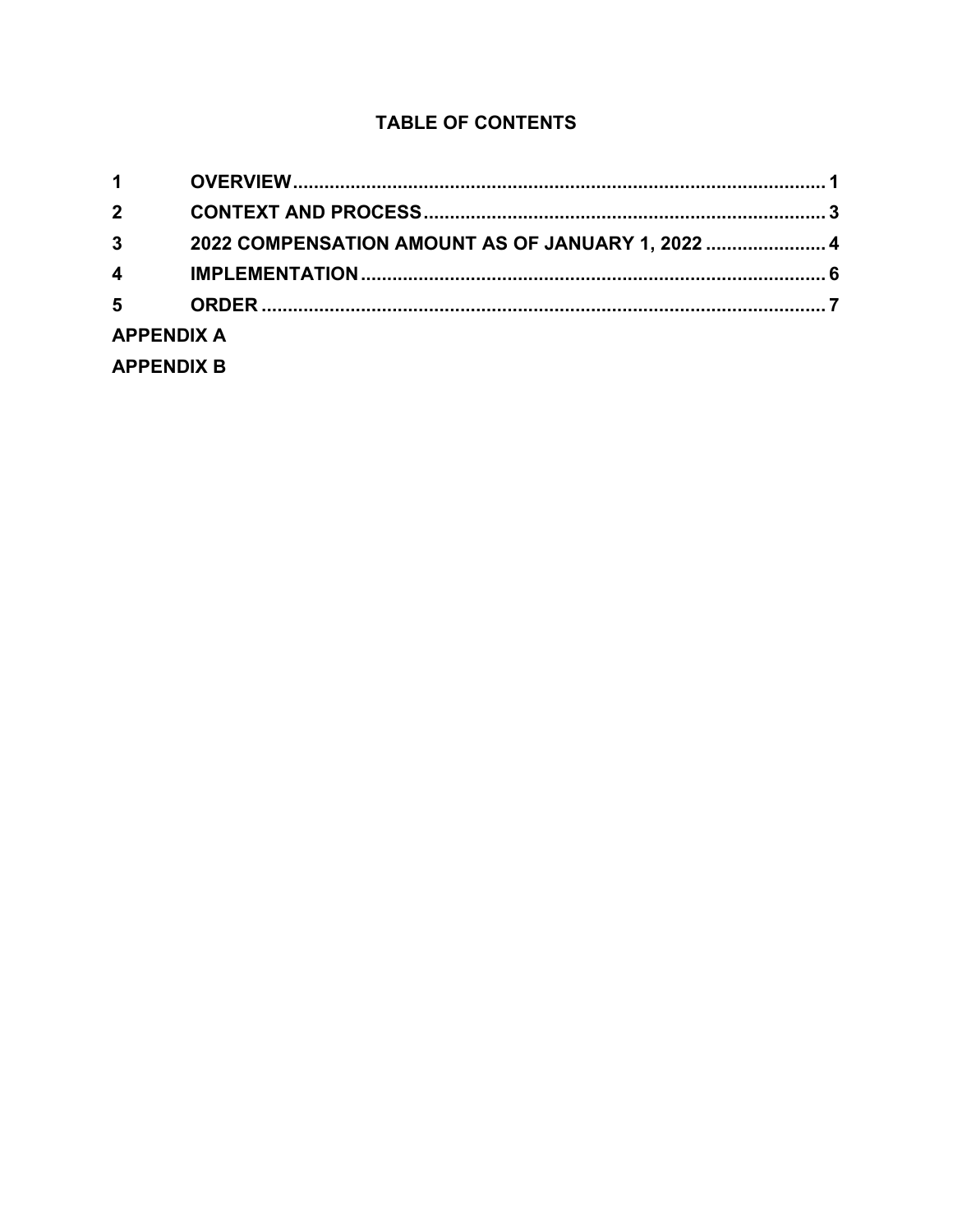# <span id="page-2-0"></span>**1 OVERVIEW**

Subsection 79.1 (1) of the *Ontario Energy Board Act, 1998* (the Act) states that the Ontario Energy Board (OEB) may provide Renewable Generation Connection Rate Protection (RGCRP) compensation amounts to eligible distributors. Ontario Regulation 330/09 (the Regulation) prescribes the methodology which the OEB uses to determine the amounts for any given year.

Ontario distributors are required to plan their systems based on their expectations of new electricity generation projects connecting to their systems. Based on their plans, distributors may apply to the OEB for funding to recover the cost of assets to enable and to connect generators to their distribution systems, including generators using renewable sources of energy such as wind or solar. The OEB then takes steps to ensure that all Ontario customers, not just the ratepayers of the individual distributor, contribute to the costs of investments to connect renewable generators in accordance with applicable legislation.

The OEB determines the eligibility of the connection investment made by each distributor in its distribution rate decisions and issues an order to the Independent Electricity System Operator (IESO) to collect and disburse specific amounts based on the approved entitlements. These decisions are made pursuant to the Regulation. The OEB has issued these decisions since May 1, 2010. The latest such decision was issued on January 2[1](#page-2-1), 2021, $^1$  effective January 1, 2021, providing eight distributors with funding.

This Decision and Order (Decision) provides an updated order to the IESO regarding the amounts to be collected from all market participants and remitted to eligible distributors. In addition to continuing the applicable funding amounts ordered for three distributors (Fort Frances Power Corporation, Welland Hydro-Electric System Corp., and Hydro One Networks Inc.<sup>[2](#page-2-2)</sup>) in the January 21, 2021 Decision and Order, this Decision amends the previously ordered amounts to reflect decisions regarding five distributors: Alectra Utilities Corporation (Alectra, in respect of its Enersource, PowerStream and Brampton rate zones); Kitchener-Wilmot Hydro Inc. (Kitchener-Wilmot Hydro); Lakeland Power Distribution Ltd. (Lakeland Power); Toronto Hydro-Electricity System Limited (Toronto Hydro); and Elexicon Energy Inc. – Veridian service area (Elexicon – Veridian).

<span id="page-2-1"></span><sup>1</sup> EB-2020-0238, [Decision and Order,](https://www.rds.oeb.ca/CMWebDrawer/Record/701485/File/document) January 21, 2021 (Revised January 28, 2021)

<span id="page-2-2"></span> $2$  The continuing payment amounts to Hydro One Networks Inc. were the ones previously remitted to Peterborough Distribution Inc. Hydro One Networks Inc. has since acquired Peterborough Distribution Inc. Hydro One Networks Inc. has no current approved amounts for its legacy or other service areas.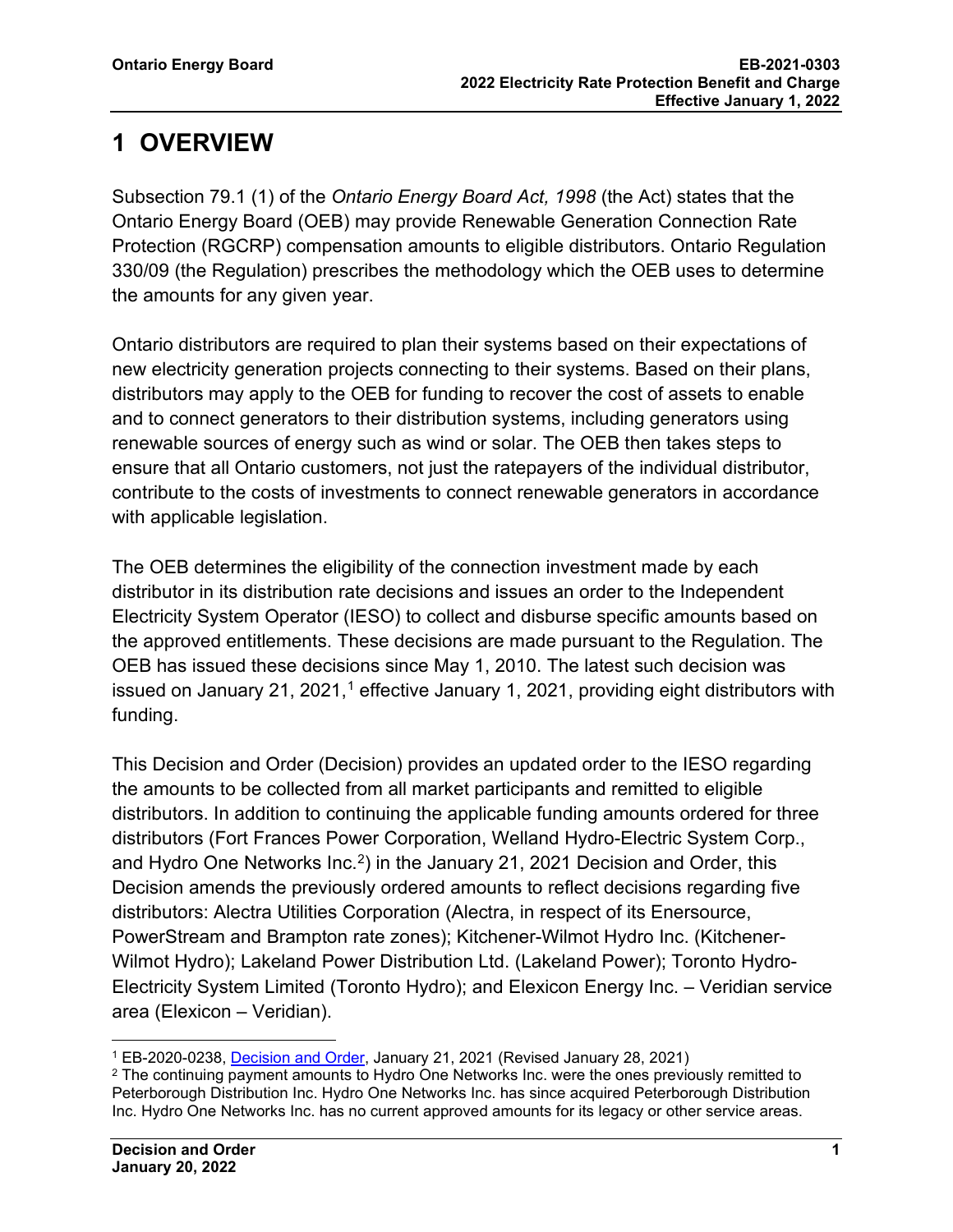The OEB reminds the distributors who receive the payments to follow the regulatory accounting set out in the Accounting Procedures Handbook Guidance issued in March 2015. [3](#page-3-0) Specifically, the distributors should use Account 1533 - Renewable Generation Connection Funding Adder Deferral Account, Sub-account Provincial Rate Protection Payment Variances to record the variance between the distributor's revenue requirement associated with the portion of the actual capital and/or operating costs that are eligible for rate protection and the provincial rate protection payments as approved by the OEB and received from the IESO.

<span id="page-3-0"></span><sup>3</sup> OEB Accounting [Procedures Handbook Guidance,](https://www.oeb.ca/oeb/_Documents/Regulatory/APH_Accounts_Opened_since_Dec2011.pdf) March 2015.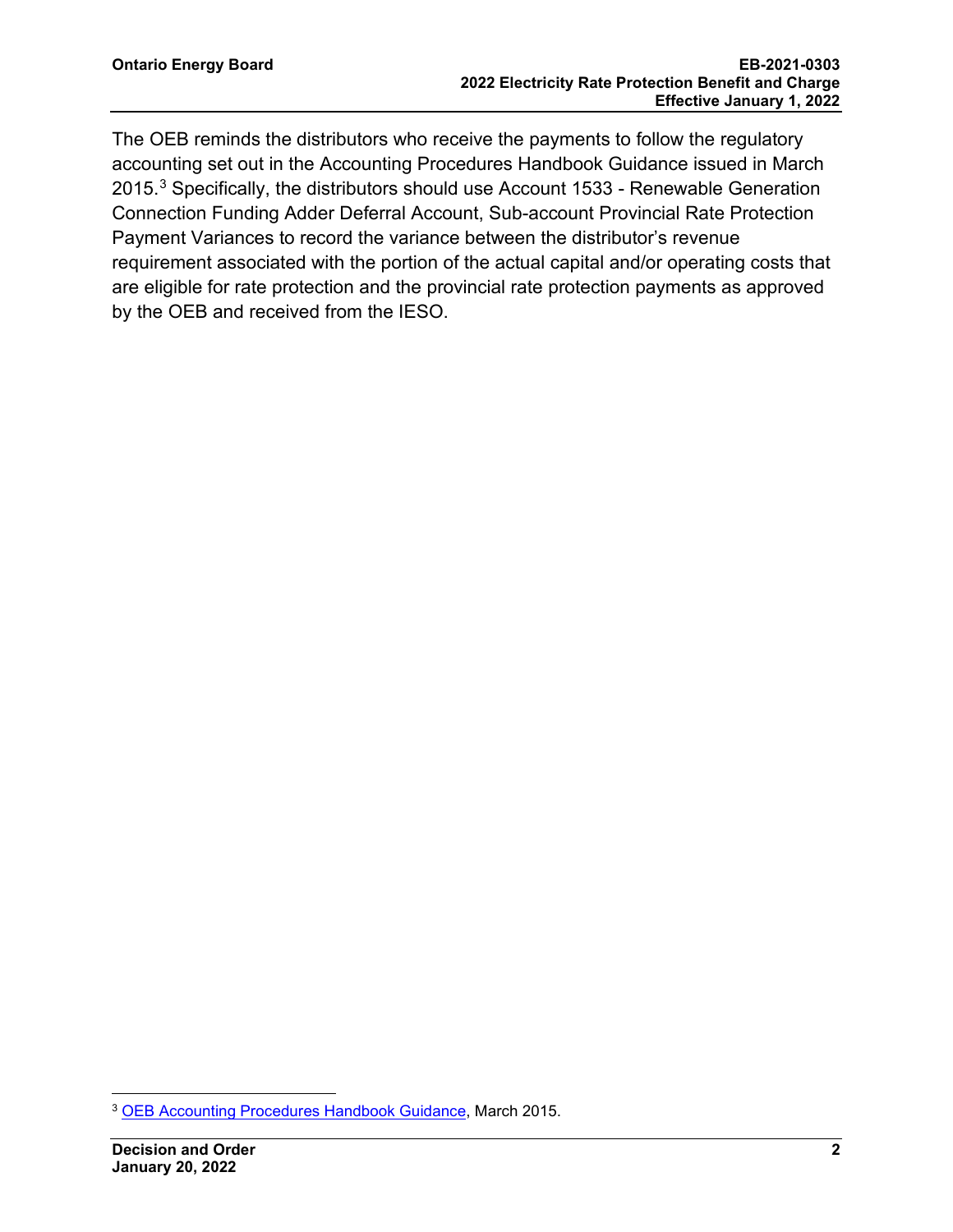## <span id="page-4-0"></span>**2 CONTEXT AND PROCESS**

The OEB has made its determination of the compensation amount, effective January 1, 2022, to be collected by the IESO in accordance with the Regulation and the requirements of the Act. The Regulation prescribes the methodology that the OEB uses to determine the amount to be collected for any given year.

The total amount to be collected by the IESO effective January 1, 2022, is derived from previous decisions of the OEB in which compensation amounts were determined for qualifying distributors. [4](#page-4-1) The findings in this Decision involve only the implementation of findings in previous rates decisions subject to certain mechanistic adjustments where applicable. This Decision and Order is being issued by delegated authority, without a hearing, under subsection 6(4) of the Act.

<span id="page-4-1"></span><sup>4</sup> EB-2012-0160, EB-2013-0130, EB-2016-0110, EB-2018-0165, EB-2019-0051, EB-2020-0013, EB-2020-0035, and EB-2021-0005.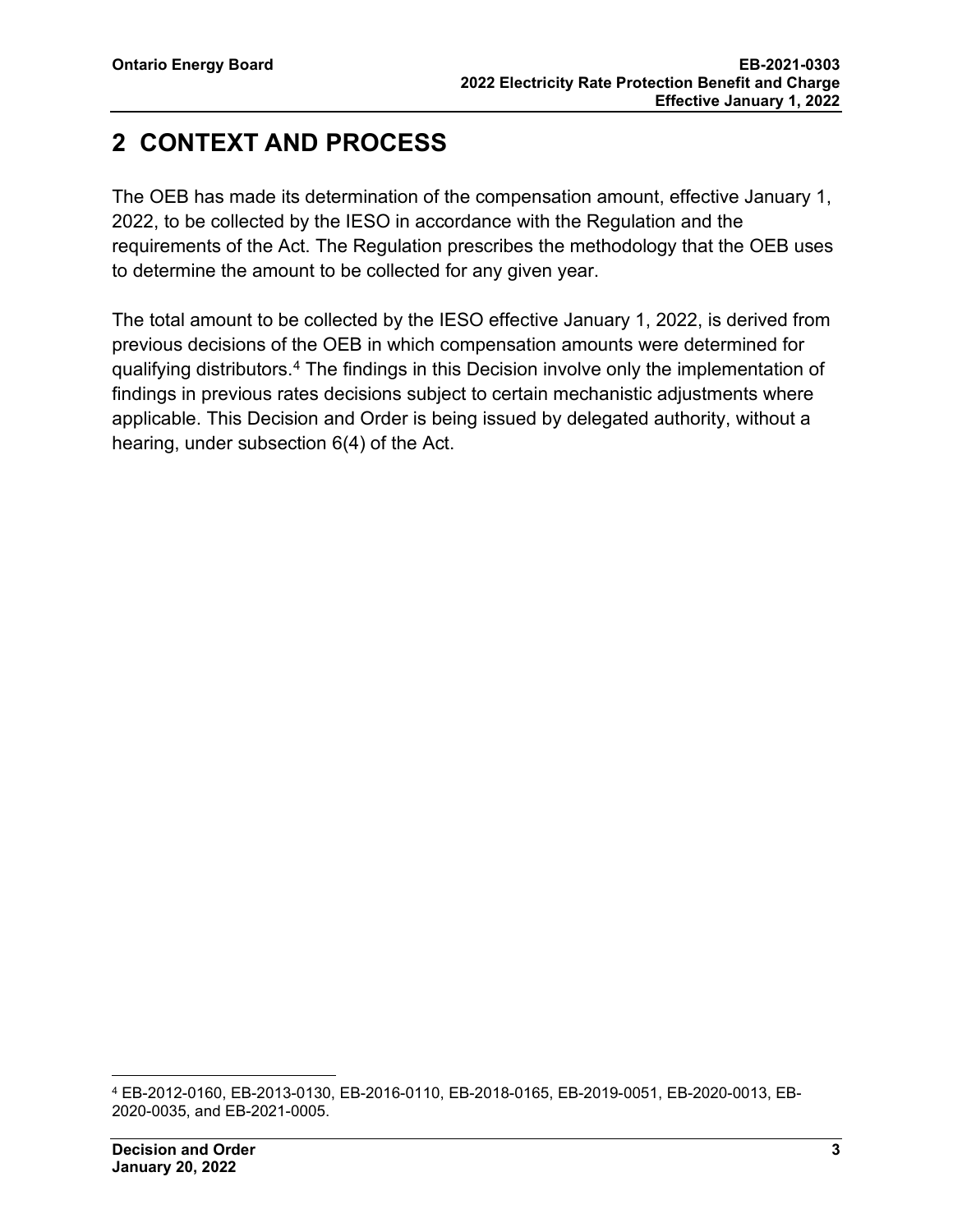## <span id="page-5-0"></span>**3 2022 COMPENSATION AMOUNT AS OF JANUARY 1, 2022**

The OEB has determined the amount to be distributed to the eligible distributors by the IESO as of January 1, 2022, is \$277,077 per month. This Decision extends amounts reflected in the OEB's previous decisions and orders that persist for the current year, and includes amended compensation amounts in accordance with subsequent decisions. [5](#page-5-1)

The amended amounts effective January 1, 2022, are:

| <b>Distributor</b>                   | Amended 2022 Payment<br>Amounts | <b>Equivalent Monthly</b><br><b>Payment Amounts</b> |  |
|--------------------------------------|---------------------------------|-----------------------------------------------------|--|
| Alectra – PowerStream <sup>6</sup>   | \$248,681                       | \$20,723                                            |  |
| Alectra – Enersource <sup>7</sup>    | \$147,377                       | \$12,281                                            |  |
| Alectra – Brampton <sup>8</sup>      | \$136,430                       | \$11,369                                            |  |
| Toronto Hydro <sup>9</sup>           | \$2,673,671                     | \$222,806                                           |  |
| Kitchener-Wilmot Hydro <sup>10</sup> | \$9,586                         | \$799                                               |  |
| Elexicon - Veridian <sup>11</sup>    | \$74,507                        | \$6,209                                             |  |
| Lakeland Power <sup>12</sup>         | \$15,145                        | \$1,262                                             |  |

#### **Table 1 – Amended Payment Amounts**

Funding for Fort Frances Power Corporation, Welland Hydro-Electric System Corp., and Hydro One Networks Inc. (formerly Peterborough Distribution Inc.) remains in place at the amounts set out in the OEB's previous RGCRP decision. For Hydro One Networks Inc., the payment amounts were previously directed to Peterborough Distribution Inc. Effective June 1, 2021, Peterborough Distribution Inc. was integrated into Hydro One Networks Inc.'s distribution system and its distribution licence was cancelled. Hydro One Networks Inc.'s distribution licence was amended to include the former Peterborough Distribution Inc. service area. Therefore, funding for Peterborough Distribution Inc. is now remitted to Hydro One Networks Inc. These amounts are summarized in the next section.

<span id="page-5-2"></span><span id="page-5-1"></span><sup>&</sup>lt;sup>5</sup> *Ibid.*<br><sup>6</sup> EB-2021-0005, Decision and Rate Order, December 9, 2021.

<span id="page-5-3"></span><sup>7</sup> *Ibid.*

<span id="page-5-4"></span><sup>8</sup> *Ibid.*

<span id="page-5-5"></span><sup>9</sup> EB-2018-0165, Draft Rate Order, January 21, 2020. The relevant investments were approved in Toronto Hydro's Custom Incentive Rate-setting application EB-2018-0165, Decision and Order, December 19, 2019.

<span id="page-5-6"></span><sup>10</sup> EB-2020-0035, Decision and Rate Order, December 10, 2020*.*

<span id="page-5-7"></span><sup>11</sup> EB-2020-0013, Decision and Rate Order, December 17, 2020*.*

<span id="page-5-8"></span><sup>12</sup> EB-2019-0051, Decision and Rate Order, April 16, 2020.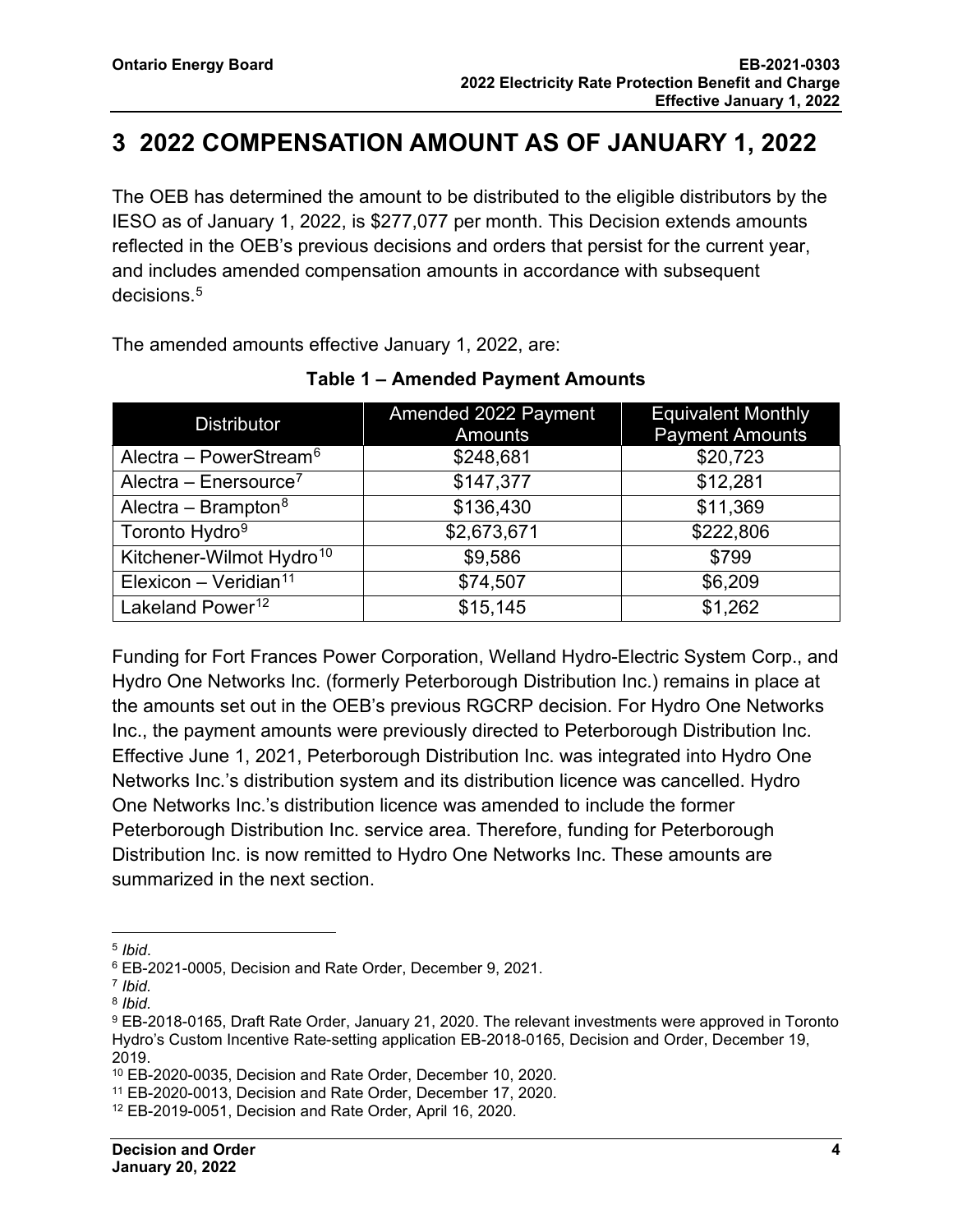The monthly amount to be collected by the IESO from all market participants effective January 1, 2022, is \$277,077. The amount billed to each market participant will vary with the actual consumption of the market participant in that month.

In making this determination, the OEB notes that all distributors will pass on their share of this charge to their electricity distribution customers through the Wholesale Market Service Rate (WMSR), currently approved by the OEB at \$0.0034 per kilowatt-hour. [13](#page-6-0) It is the OEB's view that at its current level, this change will have a negligible impact on balances in the Wholesale Market Service - Retail Services Variance Account (Account 1580) and the OEB will not adjust the WMSR at this time.

<span id="page-6-0"></span><sup>13</sup> EB-2021-0300, Decision and Order, December 16, 2021.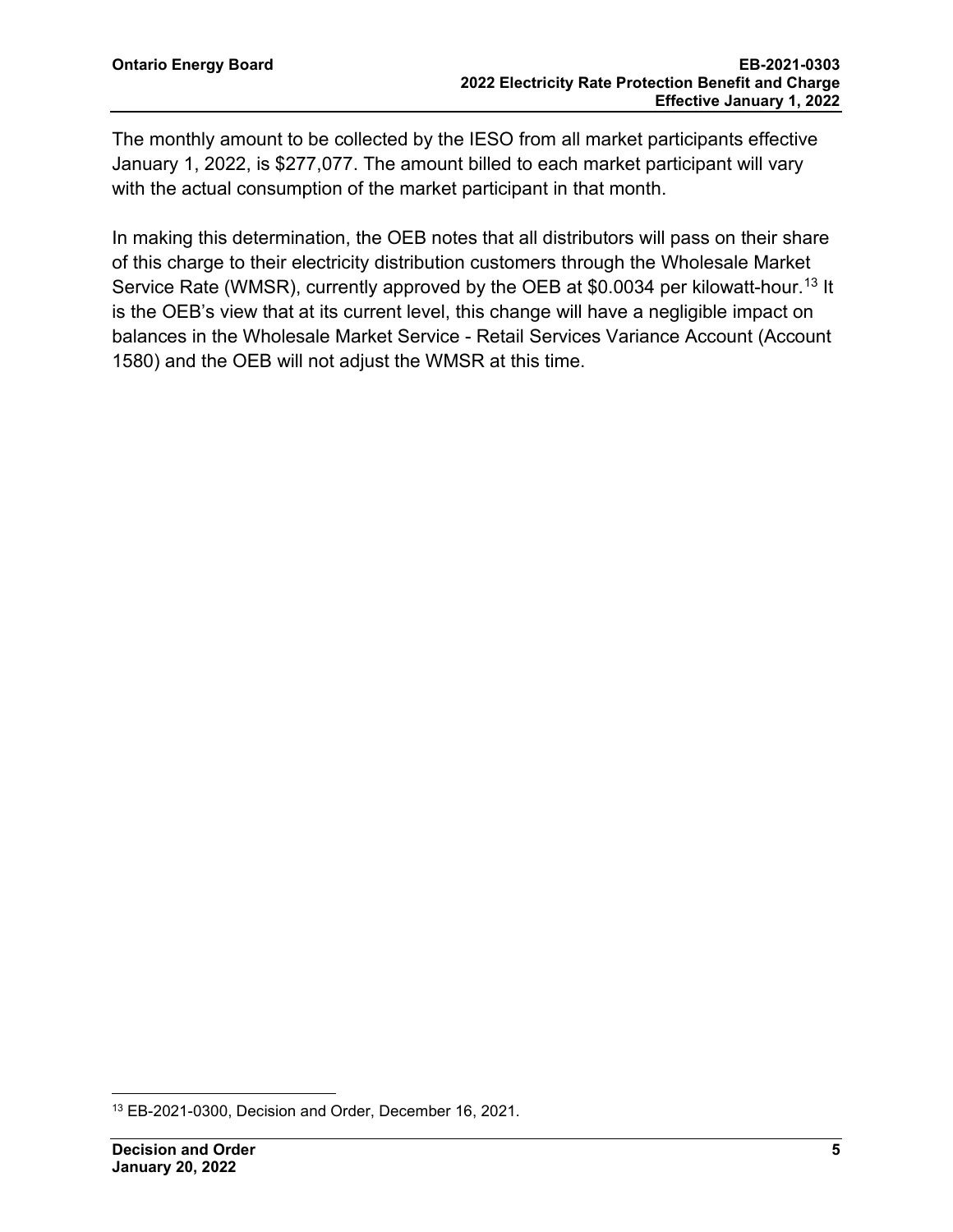## <span id="page-7-0"></span>**4 IMPLEMENTATION**

The monthly amount to be collected by the IESO shall be \$277,077 per month effective January 1, 2022, from all market participants.

The following monthly amounts are to be forwarded to the qualifying distributors, by the IESO:

|           | <b>Toronto Hydro-Electricity System Limited</b> | S  | 222,806 |
|-----------|-------------------------------------------------|----|---------|
|           | <b>Alectra Utilities Corporation</b>            |    |         |
|           | Enersource                                      | \$ | 12,281  |
|           | PowerStream                                     | \$ | 20,723  |
|           | <b>Brampton</b><br>$\circ$                      | \$ | 11,369  |
|           | Lakeland Power Distribution Ltd.                | \$ | 1,262   |
| $\bullet$ | Elexicon Energy Inc. - Veridian service area    | \$ | 6,209   |
|           | Hydro One Networks Inc.                         | \$ | 1,016   |
| $\bullet$ | Kitchener-Wilmot Hydro                          | \$ | 799     |
|           | Welland Hydro-Electric System Corp.             | \$ | 431     |
|           | <b>Fort Frances Power Corporation</b>           |    | 181     |
|           | Total to be forwarded                           |    | 277.077 |

Attached to this Decision and Order are the communications to the IESO (Appendix A) and to distributors (Appendix B) regarding the 2022 monthly payments as of January 1, 2022.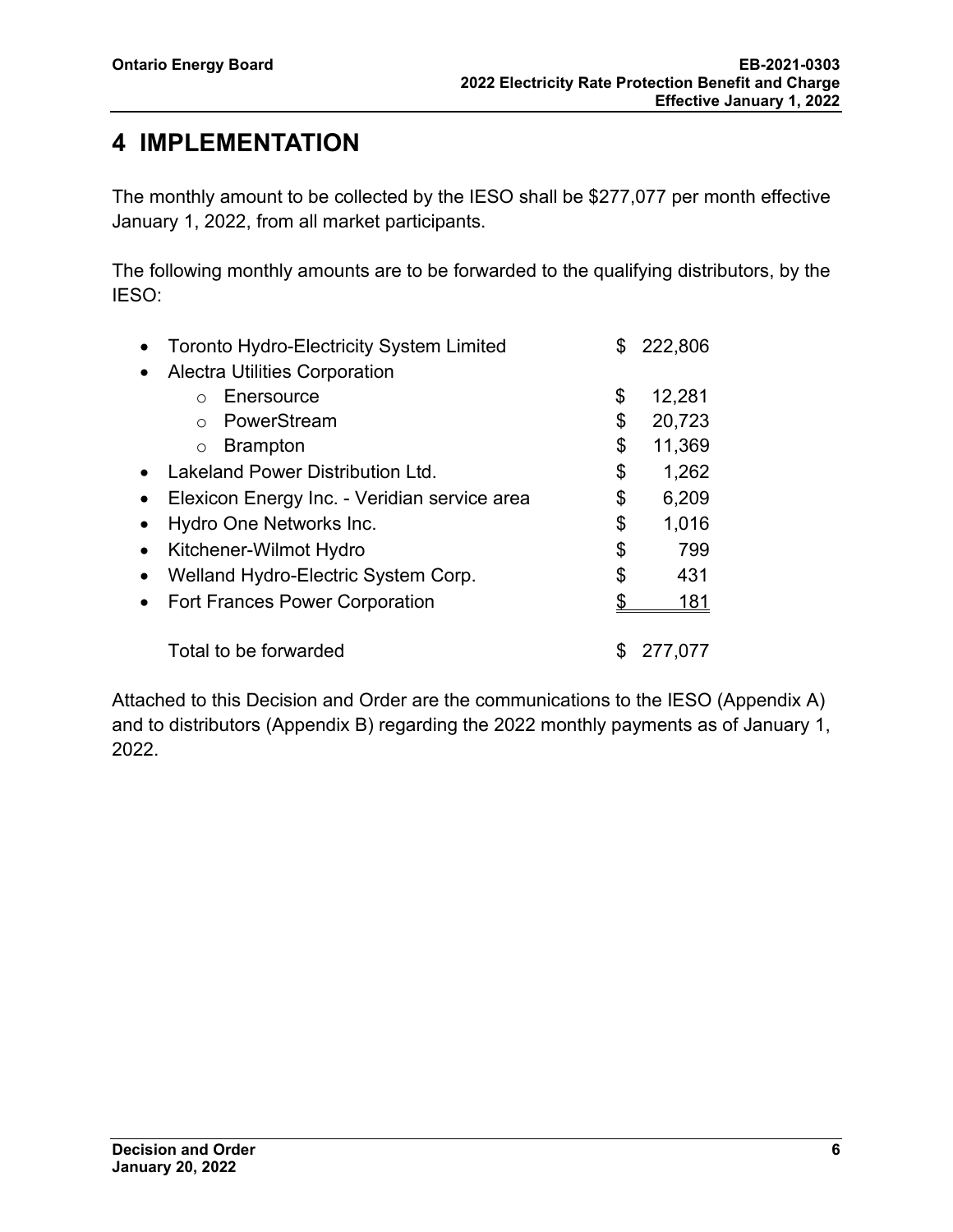# <span id="page-8-0"></span>**5 ORDER**

#### **THE ONTARIO ENERGY BOARD ORDERS THAT:**

- 1. Effective January 1, 2022, the IESO shall collect \$277,077 per month from all market participants until such time as the OEB revises this amount.
- 2. Effective January 1, 2022, the IESO shall distribute the amounts for each qualifying distributor on a monthly basis as set out in section 4 of this Decision and Order.

**DATED** at Toronto January 20, 2022

## **ONTARIO ENERGY BOARD**

*Original Signed By*

Theodore Antonopoulos Vice-President Applications Division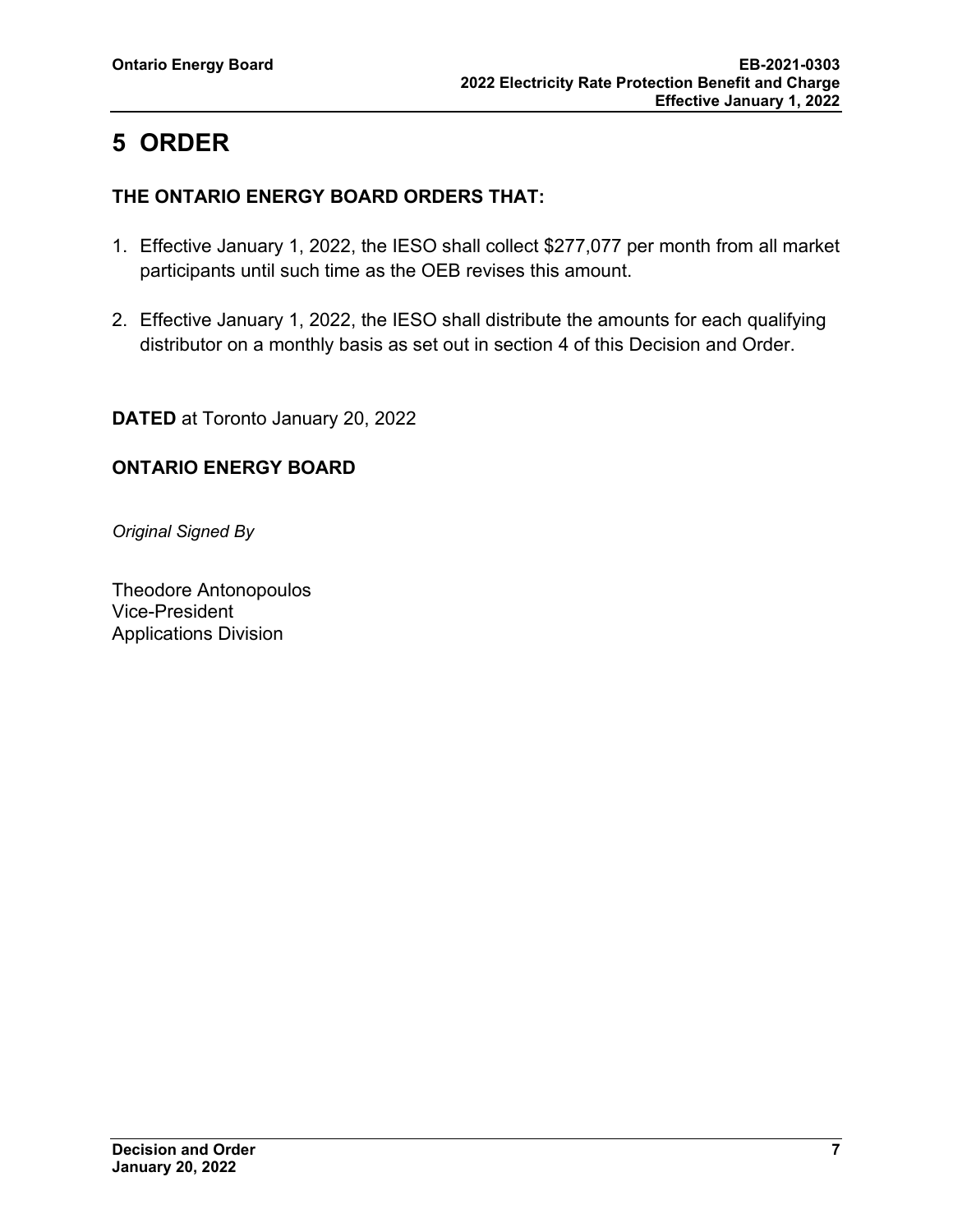## **APPENDIX A**

## <span id="page-9-0"></span>**2022 RENEWABLE GENERATION CONNECTION RATE PROTECTION**

**Communication to the IESO on Collection of Compensation Amounts under Ontario Regulation 330/09 as of January 1, 2022**

**EB-2021-0303**

**DECISION AND ORDER**

**JANUARY 20, 2022**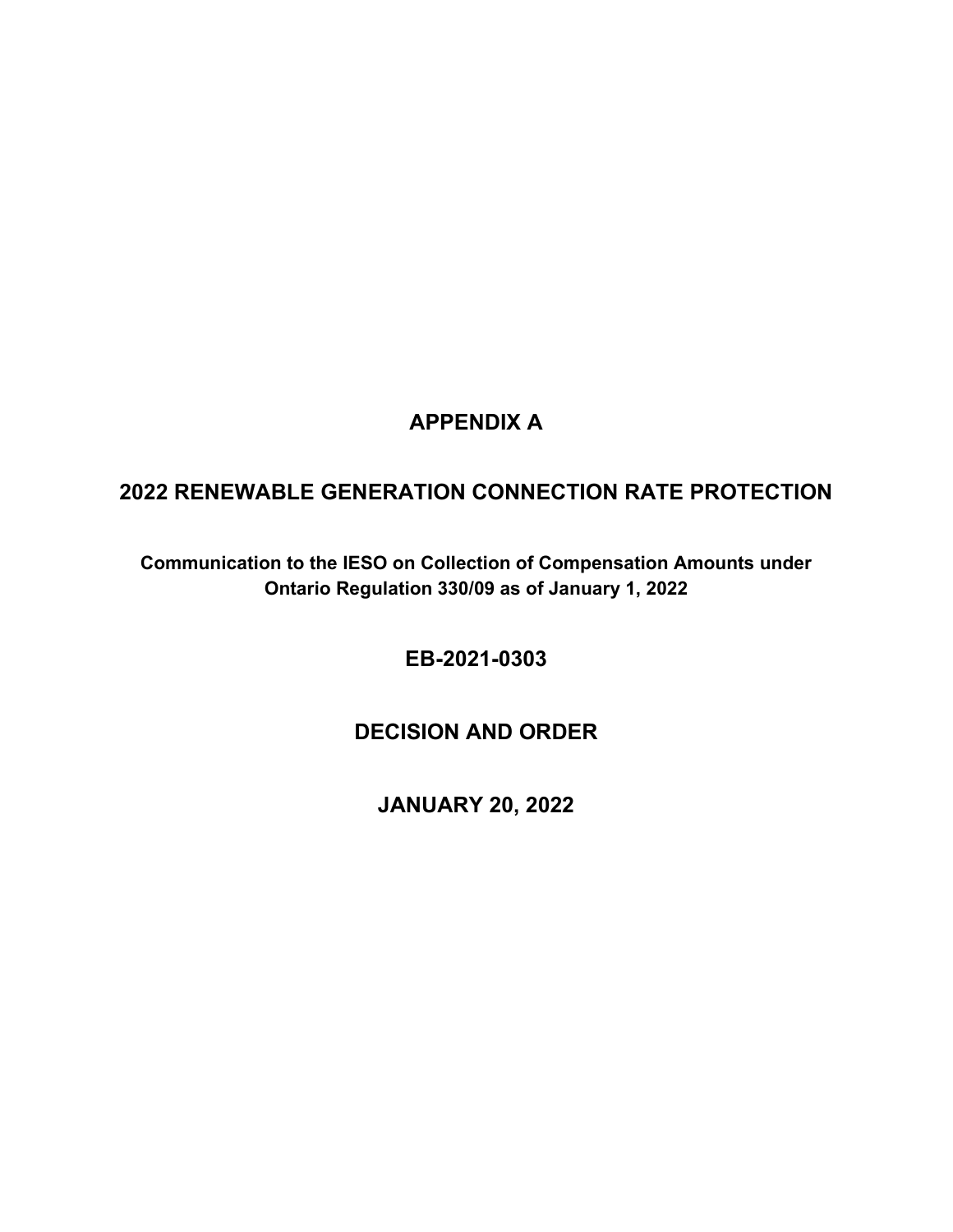

Ontario | Commission Energy de l'énergie Board de l'Ontario

BY EMAIL

January 20, 2022

Devon Huber Director, Regulatory Affairs & Market Rules Independent Electricity System Operator Station A, Box 4474 Toronto ON M5W 4E5

Dear Mr. Huber:

#### **Re: Collection of Compensation Amounts under Ontario Regulation 330/09 for 2022 as of January 1, 2022**

Ontario Regulation 330/09 under the *Ontario Energy Board Act, 1998*, regarding cost recovery for eligible investments for the purpose of connecting or enabling the connection of a qualifying generation facility to a distribution system, requires the Ontario Energy Board (OEB) to calculate the monthly amount to be collected by the Independent Electricity System Operator (IESO) to provide compensation to qualifying distributors for rate protection provided to consumers.

The OEB has issued previous orders, setting the compensation amount each year from 2010 to 2021, authorizing the IESO to implement the charge for each of those years. On January 20, 2022, the OEB issued its Decision and Order<sup>[1](#page-10-0)</sup> updating the 2022 compensation amounts as of January 1, 2022. The Decision and Order is attached.

#### **Amount to be charged by the IESO as of January 1, 2022**

In its January 20, 2022, Decision and Order, the OEB determined that effective January 1, 2022, and until such time as the OEB orders otherwise, the amount to be collected by the IESO shall be \$277,077 per month from all market participants.

The OEB expects the IESO to implement this charge as soon as possible with monthly amounts adjusted, if necessary, to ensure the entire amount is collected and remitted to the qualifying distributors in a timely manner.

<span id="page-10-0"></span><sup>1</sup> EB-2021-0303, Decision and Order, December 16, 2021.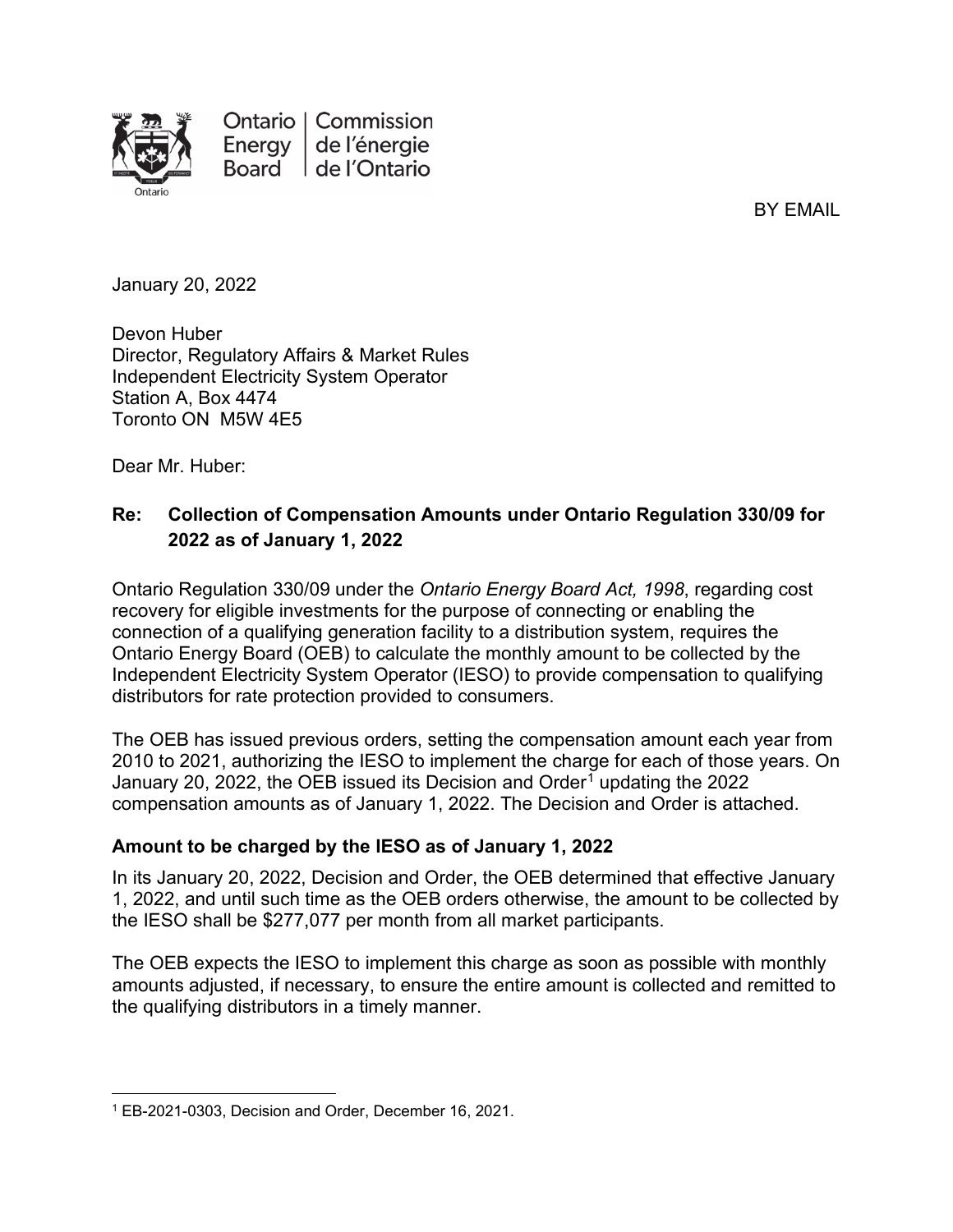The following monthly amounts are to be forwarded to the following qualifying distribution utilities:

| <b>Toronto Hydro-Electricity System Limited</b> |    | 222,806 |
|-------------------------------------------------|----|---------|
| <b>Alectra Utilities Corporation</b>            |    |         |
| Enersource                                      | \$ | 12,281  |
| PowerStream                                     | \$ | 20,723  |
| <b>Brampton</b><br>$\bigcirc$                   | \$ | 11,369  |
| Lakeland Power Distribution Ltd.                | \$ | 1,262   |
| Elexicon Energy Inc. - Veridian service area    | \$ | 6,209   |
| Hydro One Networks Inc.                         | \$ | 1,016   |
| Kitchener-Wilmot Hydro                          |    | 799     |
| Welland Hydro-Electric System Corp.             | \$ | 431     |
| <b>Fort Frances Power Corporation</b>           |    | 181     |
| Total to be forwarded                           |    | 277,077 |

Yours truly,

*Original Signed By*

Nancy Marconi Acting Registrar

c: Alectra Utilities Corporation Toronto Hydro-Electricity System Limited Fort Frances Power Corporation Elexicon Energy Inc. - Veridian service area Kitchener-Wilmot Hydro Inc. Hydro One Networks Inc. Welland Hydro-Electric System Corp. Lakeland Power Distribution Ltd.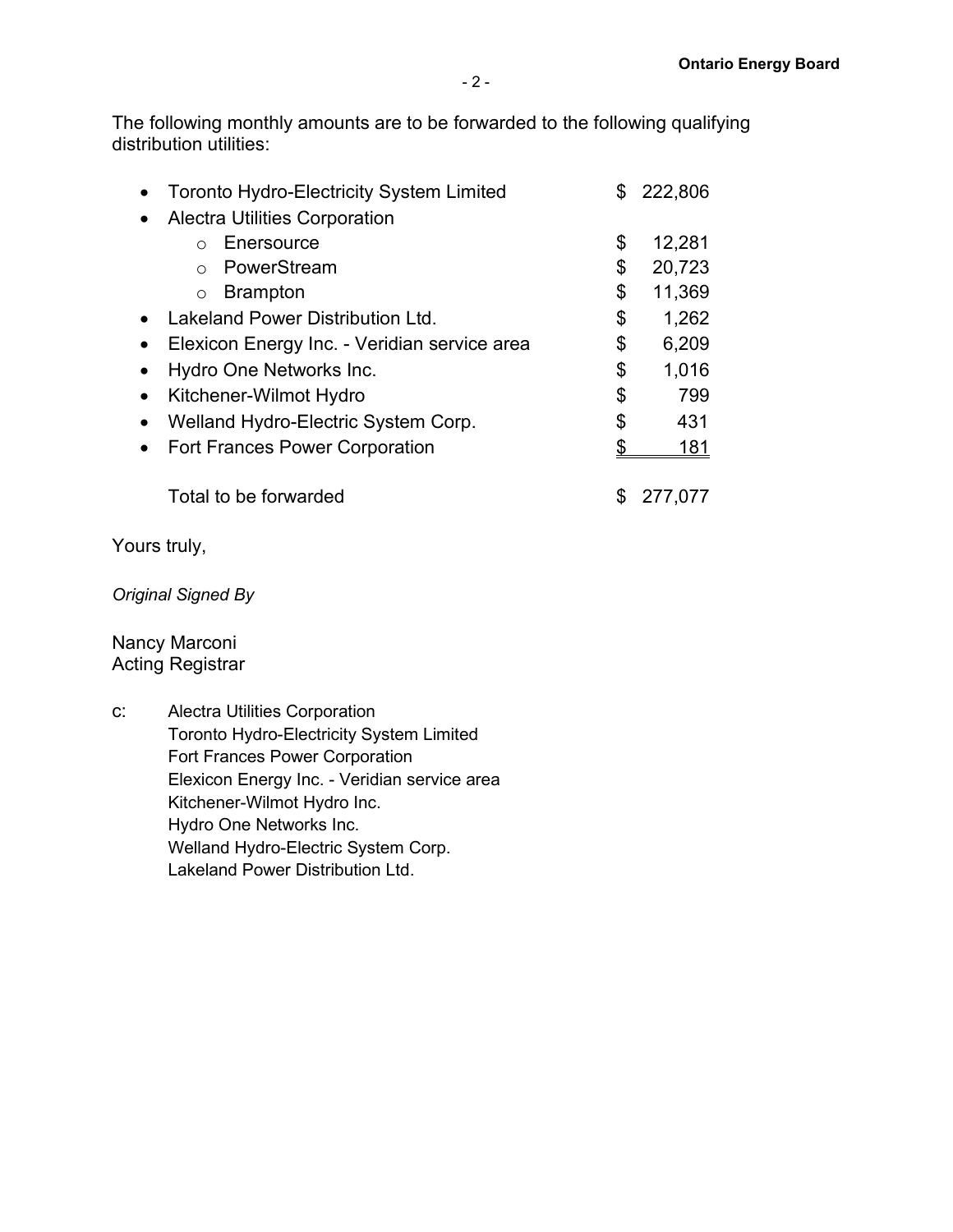## **APPENDIX B**

## <span id="page-12-0"></span>**2022 RENEWABLE GENERATION CONNECTION RATE PROTECTION**

**Communication to Distributors on Collection of Compensation Amounts under Ontario Regulation 330/09 as of January 1, 2022**

**EB-2021-0303**

## **DECISION AND ORDER**

**JANUARY 20, 2022**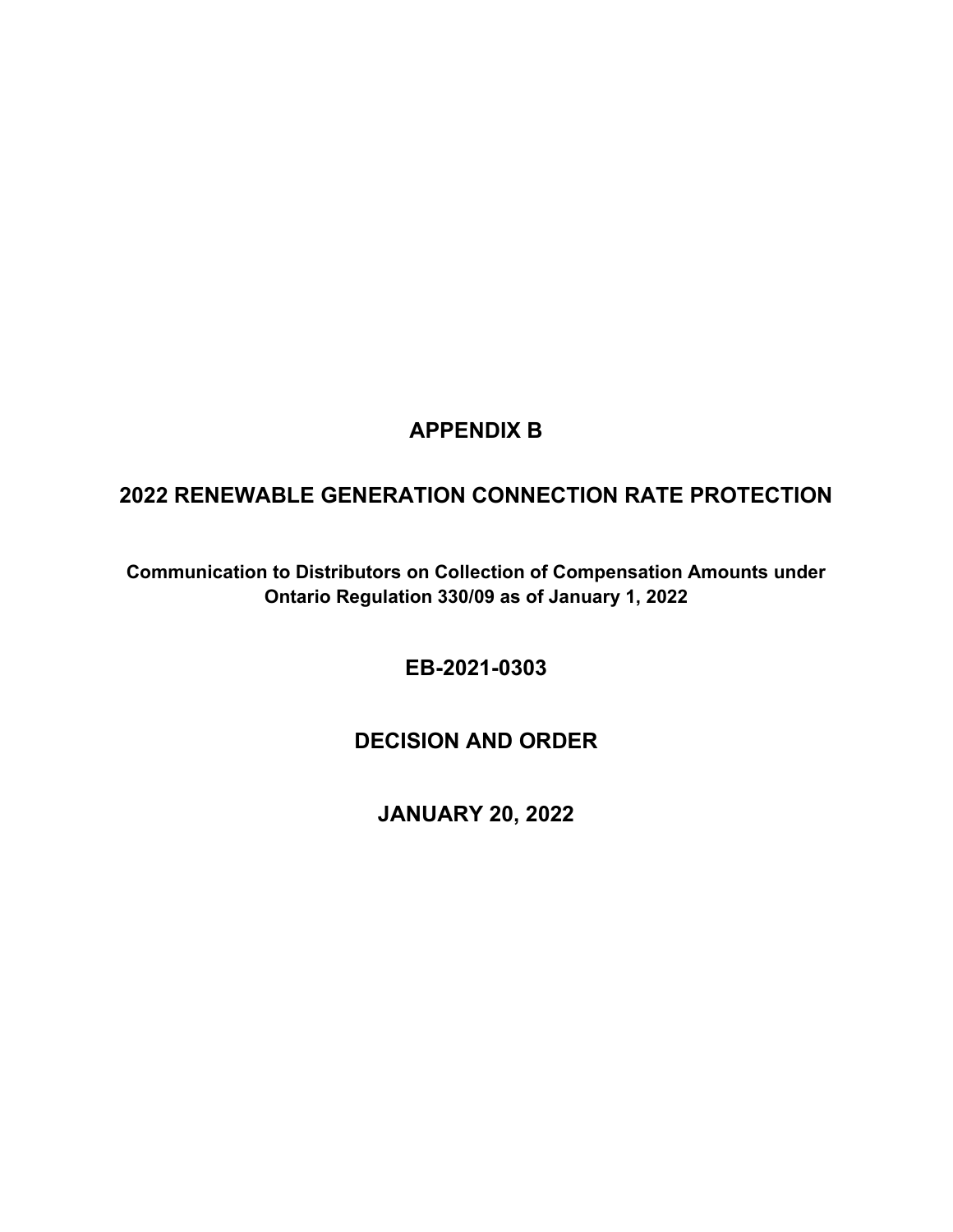

Ontario | Commission Energy de l'énergie Board de l'Ontario

BY EMAIL

January 20, 2022

### To: All Licensed Electricity Distributors

### **Re: Collection of Compensation Amounts under Ontario Regulation 330/09 for 2022, as of January 1, 2022**

Ontario Regulation 330/09 under the *Ontario Energy Board Act, 1998*, regarding cost recovery for eligible investments for the purpose of connecting or enabling the connection of a qualifying generation facility to a distribution system, requires the Ontario Energy Board (OEB) to calculate the monthly amount to be collected by the Independent Electricity System Operator (IESO) to provide compensation to qualifying distributors for rate protection provided to consumers. On January 20, 2022, the OEB issued its Decision and Order directing the IESO to adjust the charge effective January 1, 2022.[1](#page-13-0) The Decision and Order is attached.

### **Amount to be Charged by the IESO as of January 1, 2022**

This Decision and Order established the 2022 compensation amounts (as of January 1, 2022) for the following qualifying distributors, based on the rate decisions setting annual amounts for those distributors:

- Alectra Utilities Corporation
	- o Enersource (EB-2021-0005)
	- o PowerStream (EB-2021-0005)
	- o Brampton (EB-2021-0005)
- Toronto Hydro-Electric System Inc. (EB-2018-0165)
- Fort Frances Power Corporation (EB-2013-0130)
- Elexicon Energy Inc. Veridian service area (EB-2020-0013)
- Kitchener-Wilmot Hydro (EB-2020-0035)

<span id="page-13-0"></span><sup>1</sup> EB-2021-0303, Decision and Order, December 16, 2021